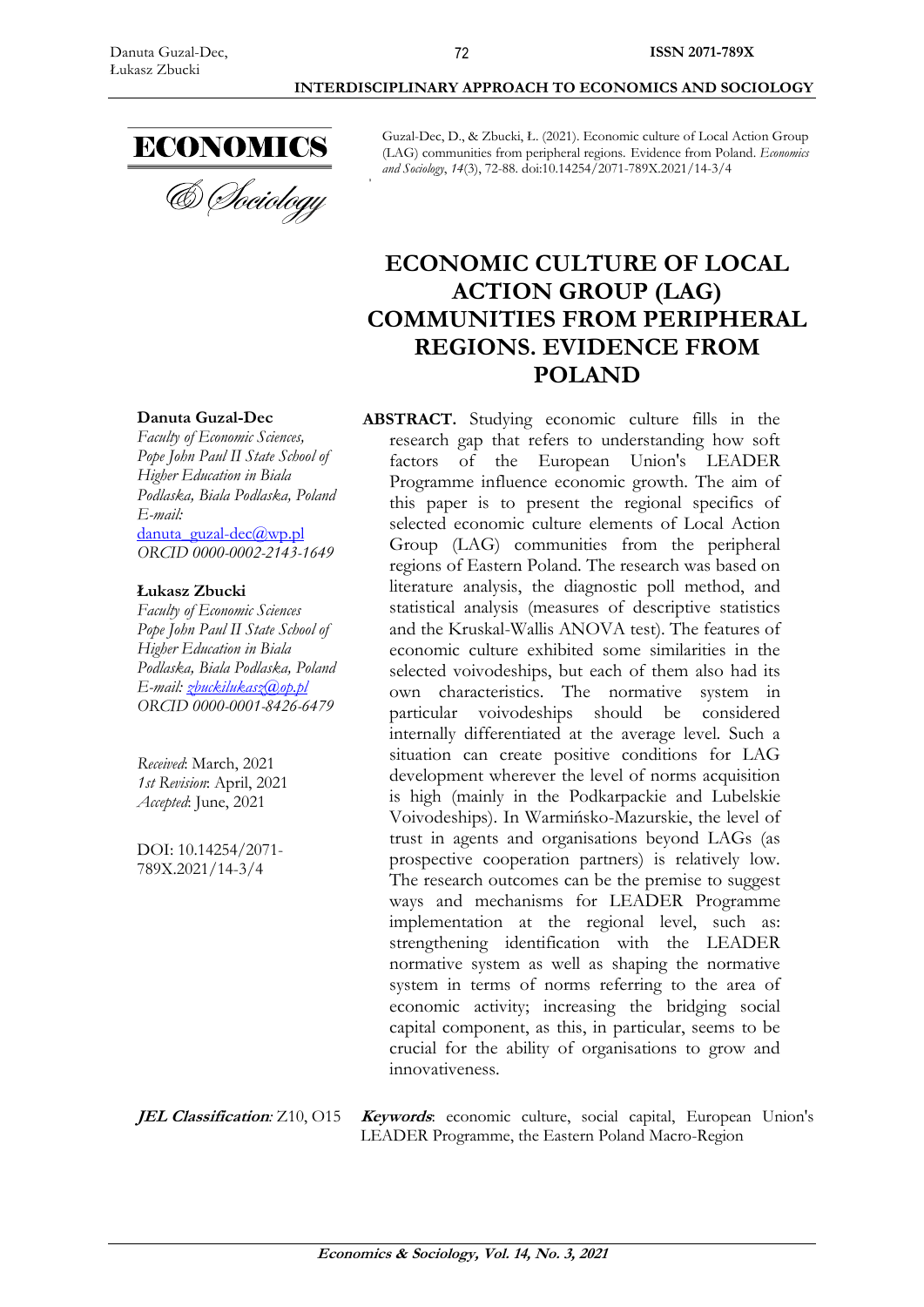# **Introduction**

The social sciences provide us with several types of definitions describing peripheral regions according to the different criteria. In both economic and political dimensions, they are described as areas that are not only distant and hard to access, but also economically dependent on economic and political centres (Idczak, 2013). In Poland, the following voivodeships show peripherality in terms of space and economy: Lubelskie, Podlaskie, Podkarpackie, Świętokrzyskie, and Warmińsko-Mazurskie. They are situated directly next to (or very near to) the eastern border of Poland, which is, at the same time, the eastern border of the European Union (EU). The above-mentioned regions, due to their specific nature (peripheral not only in the spatial but also in the economic dimension), are subject to state aid under EU regional and cohesion policies.

These five regions from Poland belong to the least developed regions of the EU (the so-called lagging regions), with clearly visible unfavourable features of peripherality in its various areas. The lagging regions also include regions from countries such as Bulgaria, Romania, Hungary, Greece, Italy, and Portugal. The specificity of development problems in these regions is most often associated with the post-industrial and typically agricultural nature of economies and the peripheral location. (Farole et al., 2018; Pilati & Hunter, 2020). In the case of regions from the CEE countries, the additional developmental delay results from the shifts necessitated by the process of economic transformation from a centrally planned economy to a market economy. Years of operating within the bounds of the centrally planned economic system has left a specific legacy of insufficient development of pro-competitive entrepreneurial behaviour (economic culture) in society.

In the group of the five voivodeships surveyed, the Warmińsko-Mazurskie voivodeship is characterised by particularly difficult developmental conditions, especially with regard to the potential of human and social capital. The contemporary socio-economic situation of the Warmińsko-Mazurskie Voivodeship and its low competitiveness compared to the rest of the country can largely be explained by historical conditions. After the Second World War, under the centrally-planned economic system, former state-owned farms gradually became the basis for the development of the rural economy of this voivodeship. After 1989, along with the process of transformation of the country's economy, the following problems became highly visible in the Warmińsko-Mazurskie Voivodeship: progressive economic and social degradation of former state-owned farms and border areas, high capital intensity of agricultural production, decapitalisation of the means of production, low level of population wealth, and a low level of economic activity (Bartkiewicz et al., 2010).

However, the strive for improving cohesion and balancing the differences in development potential between the regions is not about the unification and elimination the characteristic features of the regions, but the use of their individual attributes in the development process (Hałasiewicz, 2011). There is a common consensus that seeking and animating the specific determinants of growth in the development process, that both the unit and the community are endowed with, and that refer to thinking and acting patterns in the area of economy, are defined as the economic culture (Kochanowicz, 2012; Kostro, 2009). Hence, the potential of both human and social capital, as referred to the economic activity, are a part of economic culture (Gardocka, 2005).

Among the set of informal values and ethical norms that create social capital, and that are common for a given group, trust is the most important one from the economic cultural development perspective. Trust determines cooperation, whose probability increases along with the level of trust in society (Putnam, 1995, p. 258). Trust extended beyond the social group or organisation (recognised within the so-called bridging social capital) has a particular meaning for economic growth. It determines the willingness to establish various social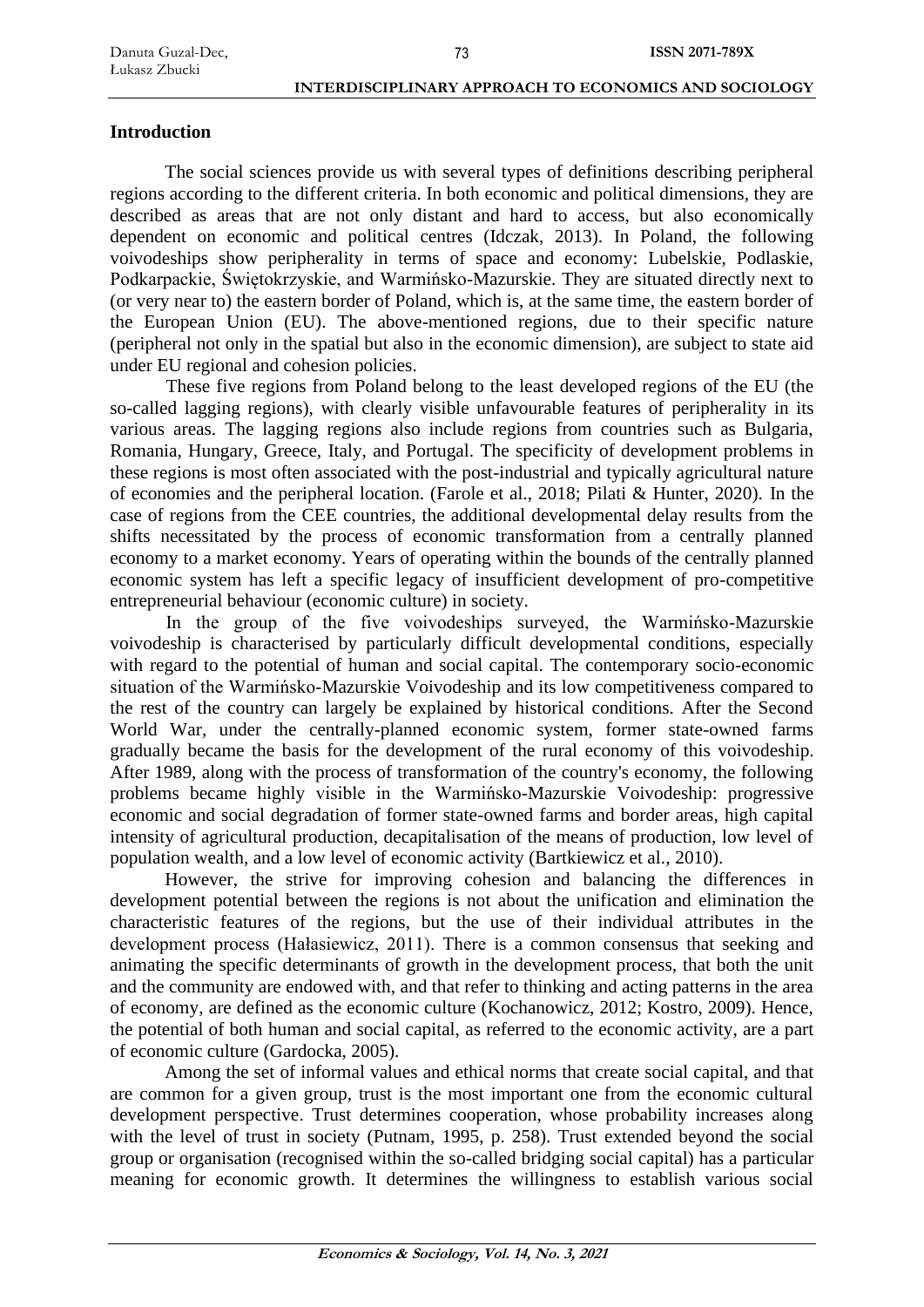relations, and facilitates accessing and obtaining information that can contribute to building the diversified types of social capital resources. The lack of both bridging social capital and effective institutions regulating socio-economic relations is the reason for decreasing willingness to take new actions (especially in the economic sphere) (Growiec & Growiec, 2011).

Social capital is one of the major factors conditioning the sustainable and multifunctional growth of EU rural areas. The major role it plays in its growth is assigned to the LEADER initiative that has been executed in the European Union since  $1991<sup>1</sup>$ .

In its experimental phase between 1991 and 1993, LEADER involved 217 areas in designated disadvantaged rural regions. The encouraging results led to the applicability of the method being introduced in period 1994-1999 and expanded under LEADER+ (2000-2006) to cover all types of rural areas. In the period 2007-2013, the Leader Programme covered 2,416 rural territories across all member states. The programme is being continued in the future programming period (2014-2020, 2021-2027). It is based on seven principles: the bottom-up approach, the area-based approach, local partnership, integrated and multi-sectoral strategy, networking, innovation, and cooperation [\(https://enrd.ec.europa.eu/leader-clld\\_en](https://enrd.ec.europa.eu/leader-clld_en) ).

The bottom-up approach is at the heart of LEADER. LEADER conceives that local people are the best experts to drive the development of their territory. This bottom-up approach means that the local community and local players can help define a development pathway for their area consistent with their needs, expectations and plans. Doing this through a collective approach with delegated decision-making enables them to take charge of their own area's future. They make decisions about the local strategy and the selection of the priorities to be pursued. (…) The involvement of local actors should be fair and transparent including the population at large, economic, civic and social interest groups, and representative public and private institutions (https://enrd.ec.europa.eu/leader-clld\_en).

Local Action Groups (LAGs) are the tool for the LEADER initiative's implementation. LAGs are organised as tripartite (civil, governmental, and business) rural development partnerships. In their functioning, they implement the main principles set out by the LEADER Programme, such as: area-based, bottom-up, public-private partnership, innovation, integration, networking, and co-operation [\(https://enrd.ec.europa.eu/leader](https://enrd.ec.europa.eu/leader-clld_en)clld en ). The LEADER approach is seen as a paradigm shift oriented towards the social and cultural construction of the territories' institutional capacities (Labianca et al., 2016), whose application has had a significant impact on the governance of predominantly rural European regions. Such an approach is based on the creation of a sense of identity and responsibility of residents for their local area (Chmieliński, 2011, p. 121).

Moreover, the contribution of the LEADER initiative to the creation of social capital, so often emphasised in the literature, also allows the generation of positive effects in the area by improving the situation in rural labour markets thanks to job-creation opportunities. The LEADER Programme also supports other activities aimed at facilitating entrepreneurship in rural areas. Beneficiaries receive support for the organisation of trainings, research for local markets of goods and services, promotion of local entrepreneurship, starting production, and marketing of goods and services based on local resources, traditions, and heritage (Guzal-Dec & Zwolińska-Ligaj, 2018).

To date, the research has pointed out both positive and negative results of the LEADER Programme<sup>2</sup> (Guzal-Dec & Zwolińska-Ligaj, 2018). As, for example, Bosworth et al. (2016) claimed, measuring and understanding how "added value" is generated is

<sup>&</sup>lt;sup>1</sup> In Poland, the LEADER initiative was implemented in 2004, along with the Poland's access to the European Union, contributing to the LAGs appearance and growth - 324 organisations registered by 31.12.2019.

<sup>2</sup> Guzal-Dec & Zwolińska-Ligaj "The impact of LEADER Programme on entrepreneurship and employment in the context of multifunctionality of rural areas. A case study of EU peripheral region (lubelskie voivodeship, Poland)"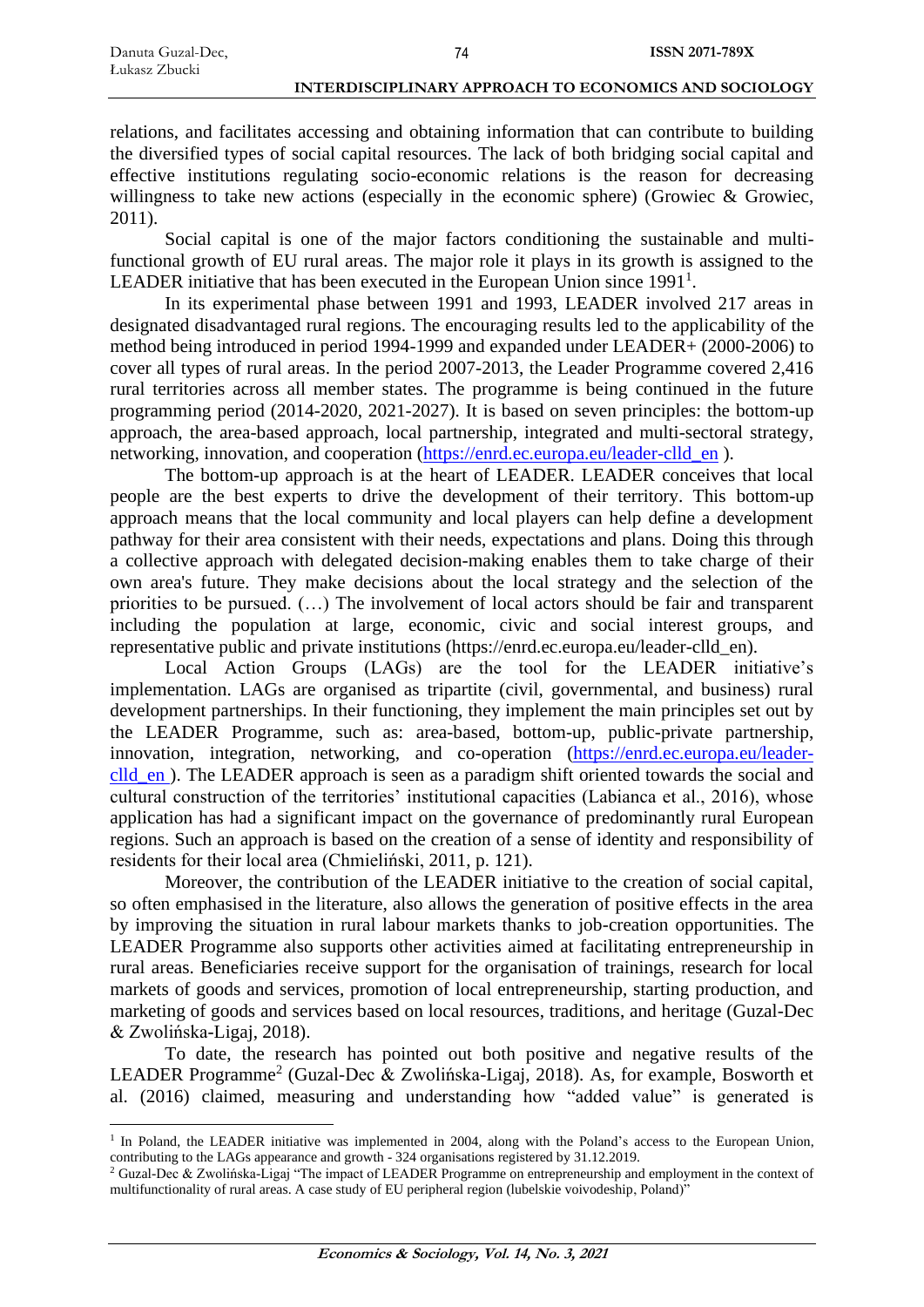| Danuta Guzal-Dec, |  |
|-------------------|--|
| Łukasz Zbucki     |  |

problematic (Elliott, 2010; Report…, 2012), with purely economic measures showing relatively low job creation<sup>3</sup> and high costs per job created (Krieviņa et al., 2015). By contrast, evaluation focusing on LEADER benefits in a broader sense indicates more positive values, such as the creation of social capital (e.g. Anderson et al., 2014; Guzal-Dec, 2014; Lafleur & Merrien, 2012; Teilmann, 2012) and a range of non-economic results for rural communities (Bosworth et al., 2016; Nembhard, 2014). Furthermore, in light of the national evaluation reports and yet another examination, it has been argued that although the measurable economic effects of LEADER interventions might be small, their impact can make a real difference for local communities (e.g. Bosworth et al., 2016; Krieviņa et al., 2015; Report, 2012).

With the confirmed imbalance of the LEADER Programme's influence on economic versus social development, further studies should be undertaken immediately, with the focus on seeking ways to enhance the impact on rural areas' economic animation, including the peripheral regions in particular. Studying the economic culture can fill in the existing gap in terms of searching for the soft factors of the LEADER Programme that influence the economic growth of rural areas.

This paper poses the question of how the LAG communities' economic culture from the peripheral regions of Eastern Poland is shaped, with reference to the selected features of human and social capital. The high level of respect for values such as: diligence, code of conduct, work esteem, cost efficiency, entrepreneurship, risk-taking, openness to changes, innovative approach to action, as well as high homogeneity of the set of norms respected by the particular LAG representatives (social, economic, and NGO sector), can contribute to enhancing LAGs' influence on local and regional system development. The aim of this paper is to present regional specifics of the selected economic cultural elements of the Local Action Groups (LAGs) communities from the peripheral regions of Eastern Poland. Supporting this thesis about the regional diversity of economic culture (Krzemieniewska, 2014), a comparative analysis including five peripheral voivodeships in Eastern Poland was performed. Despite the fact that these regions have several economic features in common (they are all peripheral), and geographically they are located close to one another, still, they remain under the influence of different cultural factors.

This paper is organised in the following way: the first section briefly presents the theoretical background concerning the economic cultural influence on socio-economic growth; next, the methodology used in the empirical research is described; and lastly, it is followed by the presentation of the research findings. Some concluding remarks can be found in the last section.

#### **1. Literature review**

According to Porter, economic culture consists of the set of beliefs, attitudes and values that are connected with economic activity (Porter, 2003, p. 59). The economic culture appears and changes under the influence of *homo oeconomicus*, who creates it, keeps it alive, modifies it, and passes it on from generation to generation. Due to its specific nature,

<sup>&</sup>lt;sup>3</sup> As the Latvian practical example shows, the implementation of the LDS in the 2007-2013 period was not balanced: at the planning level, priorities and activities of LDS widely covered entrepreneurship development, though among the implemented projects, economy-related projects accounted for only about 18% of the total approved financing. Most of LEADER projects have been implemented to facilitate the development of infrastructure related to active recreation and quality leisure time, as well as culture and sports (Krieviņa et al., 2015); As far as the Polish example is concerned (Guzal-Dec & Zwolińska-Ligaj, 2018), the study of LAGs' operations in the Lubelskie Voivodeship in the period 2007–2013 and their impact on the development of entrepreneurship and job creation in rural areas revealed that the LAGs' contribution to the creation of new entities should be assessed as small. The majority of LAGs in question demonstrated lower than average activity in applying for funds aimed at the creation of new jobs.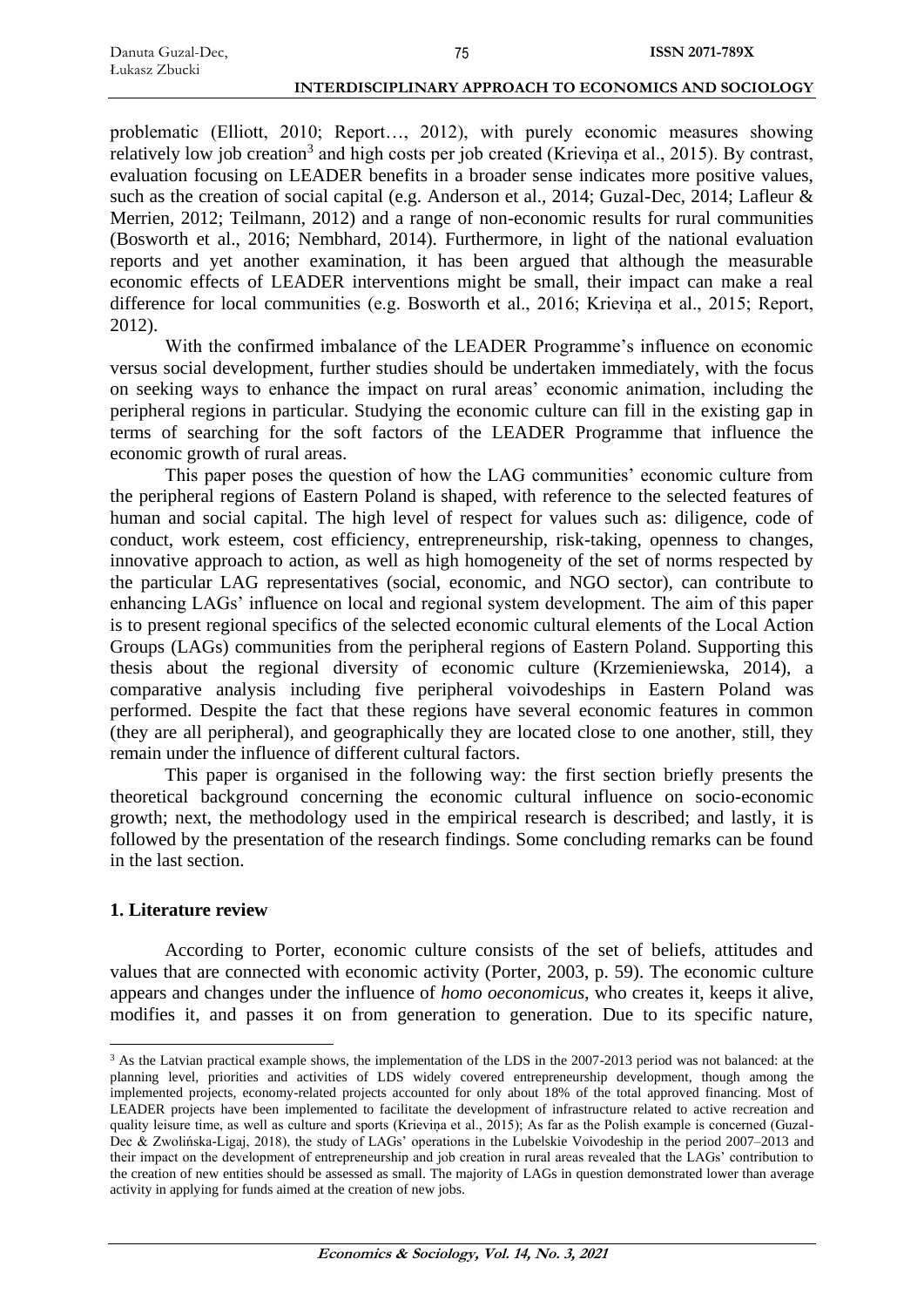economic culture is non-autonomous, dependent, and derivative, which means that it can exist only within the community of a given economy based on the real existence of economic agents and material objects, and it is generated by the unit and its community (Gardocka, 2005). Economic culture, in such a sense, is the system common to a given community that uses given production relations and values held in behavioural patterns and material objects. It determines aims and methods of conduct in the area of economic activity, and it shapes the set of values and mechanisms of implementing values valid in the culture (Krzyminiewska, 2014, p. 82). Hence, with economic culture defined as the way social units and communities think and act in the economic field, it can be claimed as the economic development factor. Within its scope, it comprises a sequence of important variables that can be crucial for the prospective ability of a given population to take part in the economic process and achieve the competitive advantage of a given community and society as a whole (Krzyminiewska, 2014).

Each unit belongs to various social groups, and its mind is programmed in many fields corresponding to different levels of culture (Hofstede, 2000, p. 46). The level of national culture is the main economic subject of study (the criteria and basic values are created to identify the profiles and dimensions of national cultures (Gesteland, 2000; Hofstede, 2000); researching the regional cultural level is less popular. However, in sociology and management, the issue of the level of organisational culture is being analysed very often.

Within the context of research on the factors conditioning socio-economic growth, economics and other social sciences make attempts to identify the values that might facilitate or hinder economic development; they even try to create models of pro- and anti-development cultures (Grondona, 2003, pp.105-113; Harrison, 2003, pp. 434-435). It is also stressed that only nations having value systems promoting development are able to keep long-term economic growth (Grondona, 2003, pp. 102-103). Culture is the factor that, to a large extent, determines the ability of a given nation to grow successfully because it shapes the units' beliefs about risk, gratification, and the accessible possibilities. The cultural values are crucial in the society's development process as they influence the units' way of thinking, considering progress, and economic development (Lindsay 2003, p. 412). Progressive cultures accentuate the meaning of the future; on the other hand, the present and the past are the most important in conservative cultures. The future-oriented approach results in the progressive worldview: control over one's own destiny.

While distinguishing between economically progressive and conservative cultures, the attitude towards the basic economic and economy-related categories should be defined. They are: the sources of wealth, work, work esteem, cost efficiency, code of conduct, trust as the catalyser for economic cooperation, and economic life democratisation. Economic growth widely depends on changing the way people think about generating wealth. Progressive cultures represent the view that wealth is generated by things that don't exist yet, or by innovative processes that have not yet started. In such cultures, work is the basis for a good life, and diligence, creativity, and achievements are not only a financial award, but also a source of satisfaction and self-esteem. In communities from progressive cultures, trust goes far beyond the community and becomes the trigger for its development and innovativeness. Progressive cultures are characterised by a stricter code of ethics. Justice and honesty are widely expected in human relations (Harrison 2003, pp. 434-435). Gathering information concerning the economic culture specific to a given community is crucial for adopting systemic solutions aimed at shaping its pro-developmental character.

The dependency between economic culture (manifesting itself in human and social capital) and socio-economic growth is positive. The analyses of international data have proven that social capital determines the future development of a country (Diagnoza..., 2009). However, it should be observed that such dependence is not revealed until a certain threshold of development has been exceeded. In poorer countries, economic growth is driven by the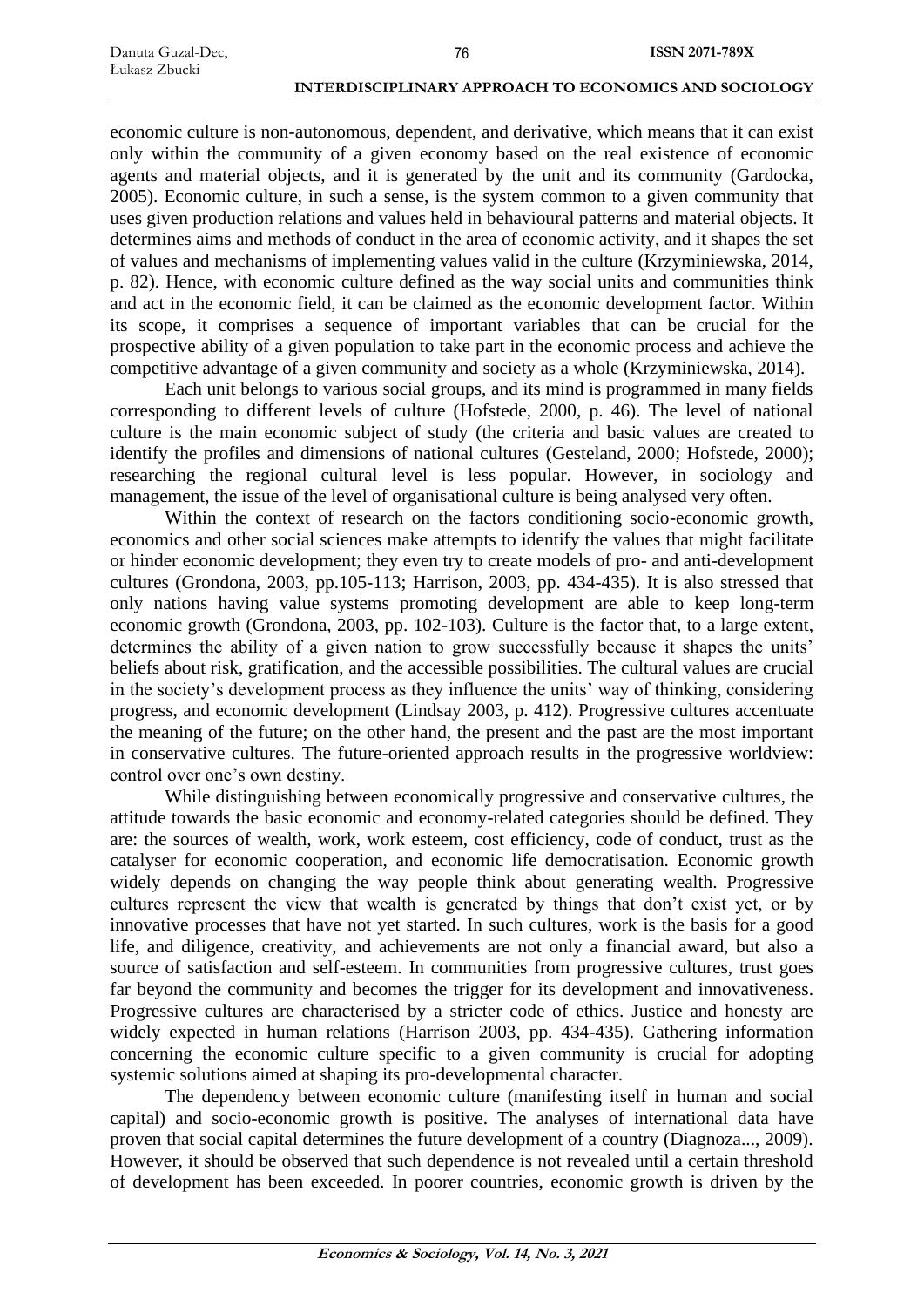level of human capital (e.g. education, skills) rather than by social capital (e.g. trust, networks, civic involvement). It explains why the Polish economy has been growing at a considerable rate despite very low social capital (Czapiński, 2008). However, if Poland wishes to grow at such a pace, building social capital is a must. The rural areas and their inhabitants could slowly become a very significant factor in this growth.

The issue of positive reinforcement of socio-economic development by cultural factors (economic culture) is particularly complex in the cases of peripheral regions. It is connected with the fact that the manifestations of conservative cultures often dominate in such regions. According to the path dependence concept (Arthur, 1989), on the current development path, the regions in question are threatened by "being locked-in on the peripheral path" (Grabber, 1993). Hence, the cognitive lock-in is especially unfavourable. It is the result of cultural norms and beliefs developed in a given society that hinder or simply block the change of economic specialisation (e.g. the reluctance to innovate). However, research has proven the positive impact of culture on the entrepreneurial process in peripheral regions. The entrepreneurial potential of a region is the key factor in linking innovation to the market, thus leading to economic growth. This is especially vital for such peripheral regions where low innovative dynamism occurs [\(García-Rodríguez](https://www.tandfonline.com/author/Garc%C3%ADa-Rodr%C3%ADguez%2C+Francisco+J) et al., 2017).

In conducting development policy for peripheral regions, it is necessary to constantly monitor and modify support mechanisms. The typically rural character of the region's economy is a potential factor of its economic peripheral nature. One of the initiatives aimed at the socio-economic development of rural areas is the LEADER Programme. So far, there have been numerous studies on the possible impact of the programme on the development of social capital (Pisani et. al., 2017) Studying economic culture fills in the research gap as to how soft factors of the LEADER Programme influence the economic growth of rural areas.

#### **2. Methodological approach**

The research was based on literature analysis, the diagnostic poll method, and statistical analysis. In order to examine the diversity of selected features of economic culture in particular voivodeships, such tools as the measures of descriptive statistics (arithmetic mean and coefficient of variation [CV] and the Kruskal-Wallis ANOVA test) were used. The Kruskal-Wallis ANOVA test is a rank-based nonparametric test that can be used to determine if there are statistically significant differences between two or more groups (MacFarland & Yates, 2016). The Kruskal-Wallis ANOVA test was used to identify the level of cultural norms acquisition by LAG communities in examined voivodeships.

The programme Statistica 13.3 version was used for calculations.

Data sources used and the empirical basis of the study consist: an opinion poll organized by author (primary data source) and as a secondary data source: Report of the Ministry of Agriculture and Rural Development in Poland (Abramowicz et al., 2019). The opinion poll was conducted by CBM INDICATOR.

The opinion poll was conducted between March and September of 2019 among the communities of 26 LAGs<sup>4</sup>, which constituted 27.7% of the 94 LAGs functioning in the voivodeships from the Eastern Poland macro region. For each voivodeship, the sample was prepared proportionally to the general number of LAGs operating in a given region (25-30%).

<sup>4</sup> According to voivodeships: 7 LAGs from Lubelskie (105 respondents), 7 LAGs form Podkarpackie (105 respondents), 5 LAGs from Świętokrzyskie (75 respondents), 4 LAGs from Podlaskie (60 respondents), 3 LAGs from Warmińsko-Mazurskie (45 respondents).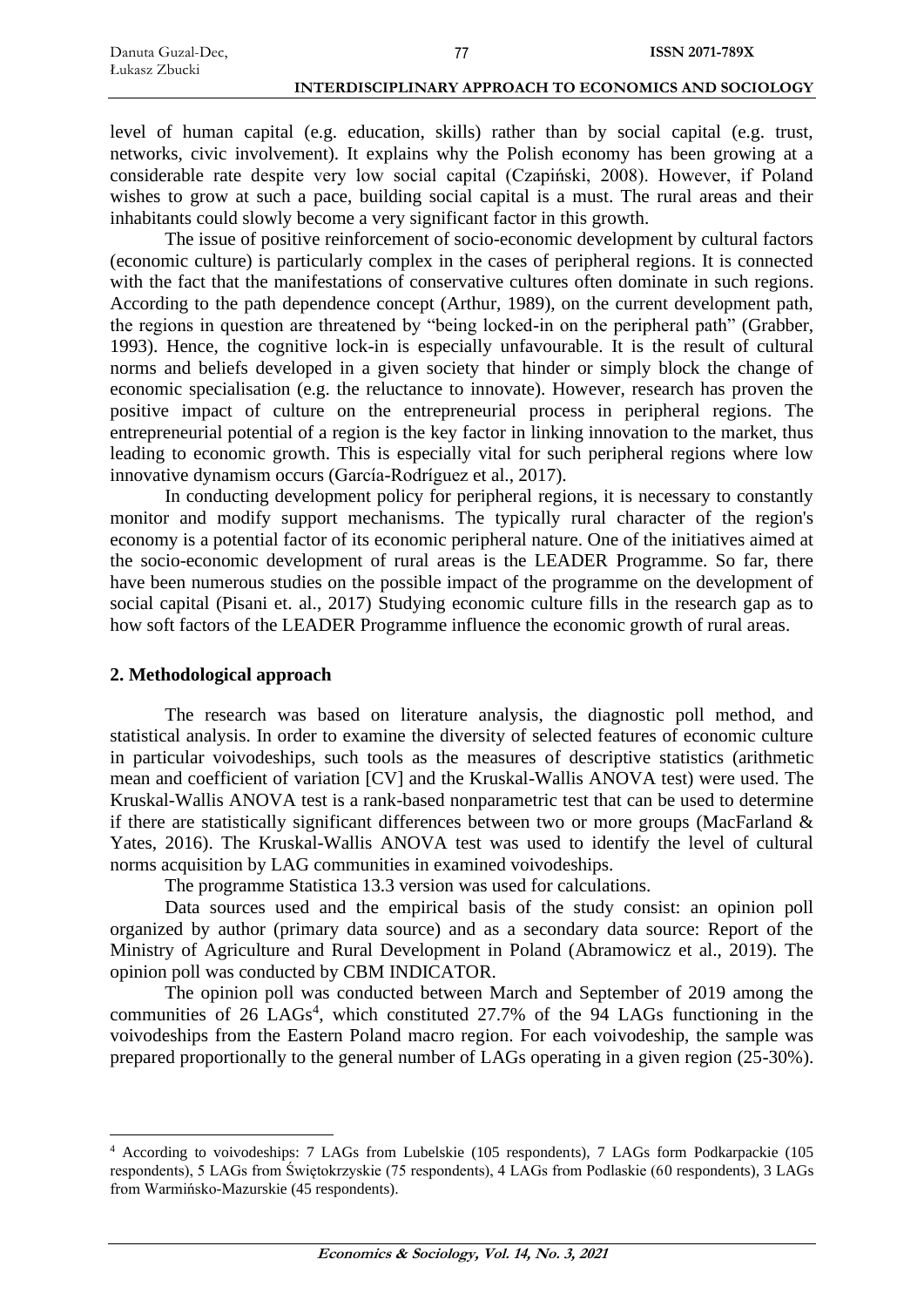In 26 LAGs researched, 390 direct surveys were made among the  $1,112$  active members<sup>5</sup> out of the 3,052 officially registered LAGs' members. The low percentage of active LAG members is due to the fact that other rural organizations, such as rural housewives' clubs, often joined the organization. In practice, only the leaders of these organizations were actively involved in the work of LAGs at that time.

The minimal size of the representative sample (390 units) was determined with proportion (P) = 0.5, confidence level = 0.95, and sampling error = 0.04.

The opinion poll conducted included the following elements of social capital analysis: level of norm acquisition and respect (on a scale from 0 to 5, where 0 is a lack of acquisition, 1 is a very low level of acquisition, 2 is a low level of acquisition, 3 is a moderate level of acquisition, 4 is a high level of acquisition, and 5 is a very high level of acquisition), referring to:

I. the normative assumptions of the LEADER initiative, in particular to: local patriotism, partnership, a sense of subjectivity, responsibility and empathy for the group, and respect for democracy in cooperation;

II. the area of economic activity, including: diligence, code of conduct, cost efficiency, entrepreneurship, risk-taking, openness to changes, and an innovative approach to action;

III. social trust, in particular: 1) LAG members' trust in people they are familiar with: a) LAG members from the same sector and b) LAG members from other sectors; 2) LAG members' trust in people they are not familiar with: trust in agents/organisations outside of the LAG as prospective cooperation partners.

In a narrower sense, analysis of the selected economic culture components includes the following:

– respecting the norms referring to the area of economic activity, as described in II above;

– the specific nature of trust exhibited inside and outside the LAG, as described in III above;

– the particular features of human capital.

In the comparative analysis of voivodeships in eastern Poland, it was assumed that:

**Hypothesis 1.** The Warmińsko-Mazurskie Voivodeship shows statistically significant differentiation in terms of negative phenomena in economic culture potential when compared to other regions.

The comparative analysis, concerning the selected elements of the structural characteristics showed in the study of a sample of LAGs from Eastern Poland voivodeships, takes into account the results of the surveys and the analyses conducted under the final evaluation of LAGs' functioning in Poland during the period 2014-2020, commissioned by the Ministry of Agriculture and Rural Development (Abramowicz et al., 2019). The results of the research were compared with the results of other authors dealing with the issues of the functioning of LAGs in Poland: Zwolińska-Ligaj and Psyk-Piotrowska (Psyk-Piotrowska, 2013; Zwolińska-Ligaj, 2018).

<sup>&</sup>lt;sup>5</sup> active in organisations and actively participating in taking common decisions (participation in general meetings) indicated by LAGs' management/LAGs' directors (personal lists constituted the sampling frame).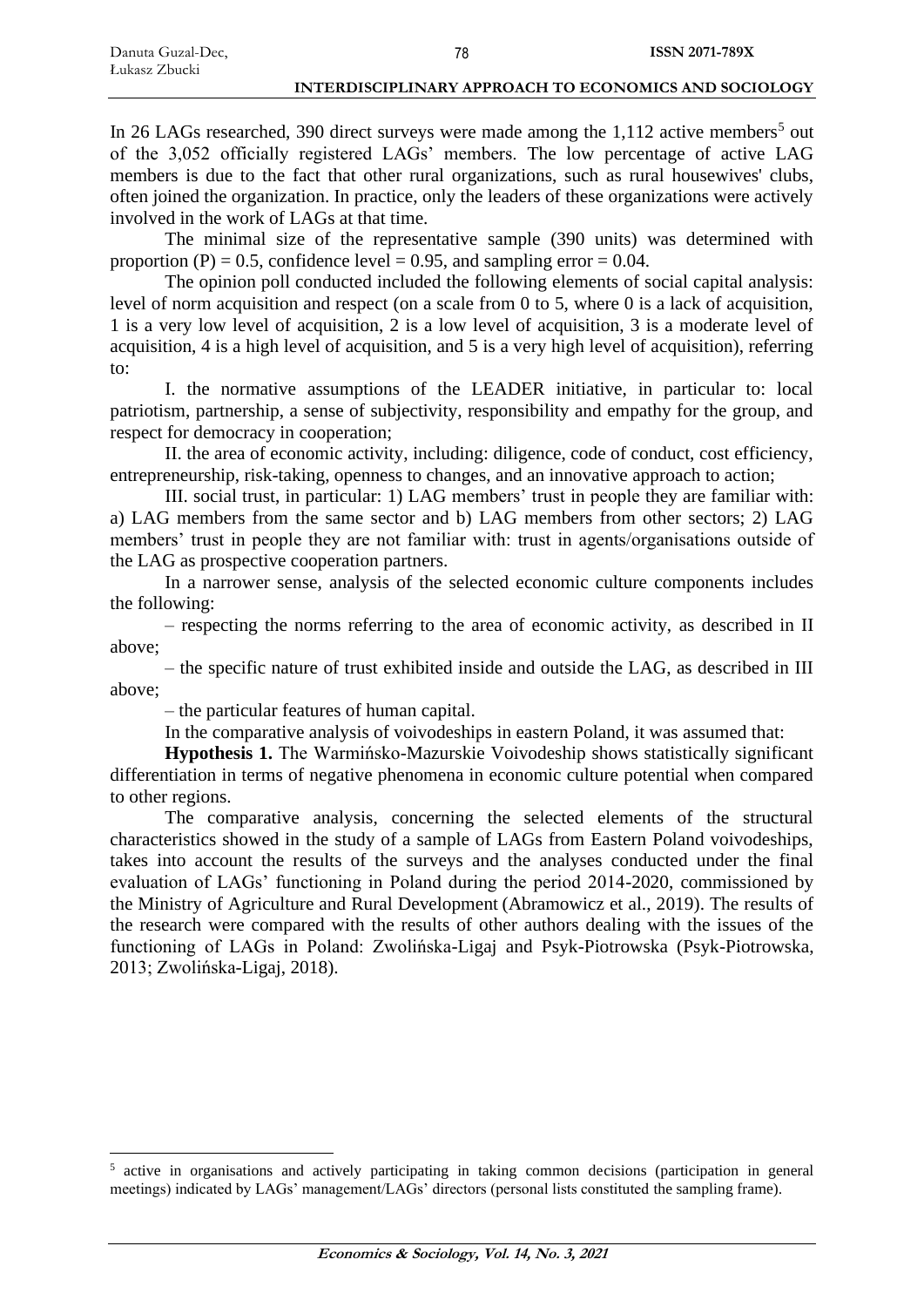#### **3. Conducting research and results**

## *3.1. The LAGs' characteristics surveyed: The survey area*

The 26 LAGs surveyed covered the territory of 209 communes (gmina, NUTS 5 level) and over 1.6 million rural inhabitants. The distribution of the LAGs surveyed is shown in *Drawing 1*.



Drawing 1. The distribution of the surveyed LAGs in voivodeships (provinces) Source: *compiled by Łukasz Zbucki*

The smallest LAG surveyed covered the area of 4 communes, whereas the largest covered 16. The smallest LAG surveyed was inhabited by 34.4 thousand residents, and the largest by 143.5 thousand<sup>6</sup>. In total, the members of the LAGs in question comprised over 3 thousand entities operating in the socio-economic sphere (public, private, and nongovernmental sectors).

## *3.2. LAG community characteristics as referred to human capital potential*

The number of active members in the LAGs surveyed constituted 36.45% of the total number of registered agents. There were 52.8% of women and 47.2% of men in the research sample of active LAG members. The social sector was represented by 45.4% of the respondents, economic by 21.0%, and public by 33.6%. The above-mentioned results are in

<sup>6</sup> According to the act of law concerning CLLD (Community-led Local Development) (Dz.U. 2015 poz. 378 ze zm.), LAG range should include at least the area of 2 communes and be inhabited by a minimum of 30 thousand residents, not including the towns inhabited by more than 20 thousand residents. The maximum number of residents inhabiting a given LAG is 150 thousand people.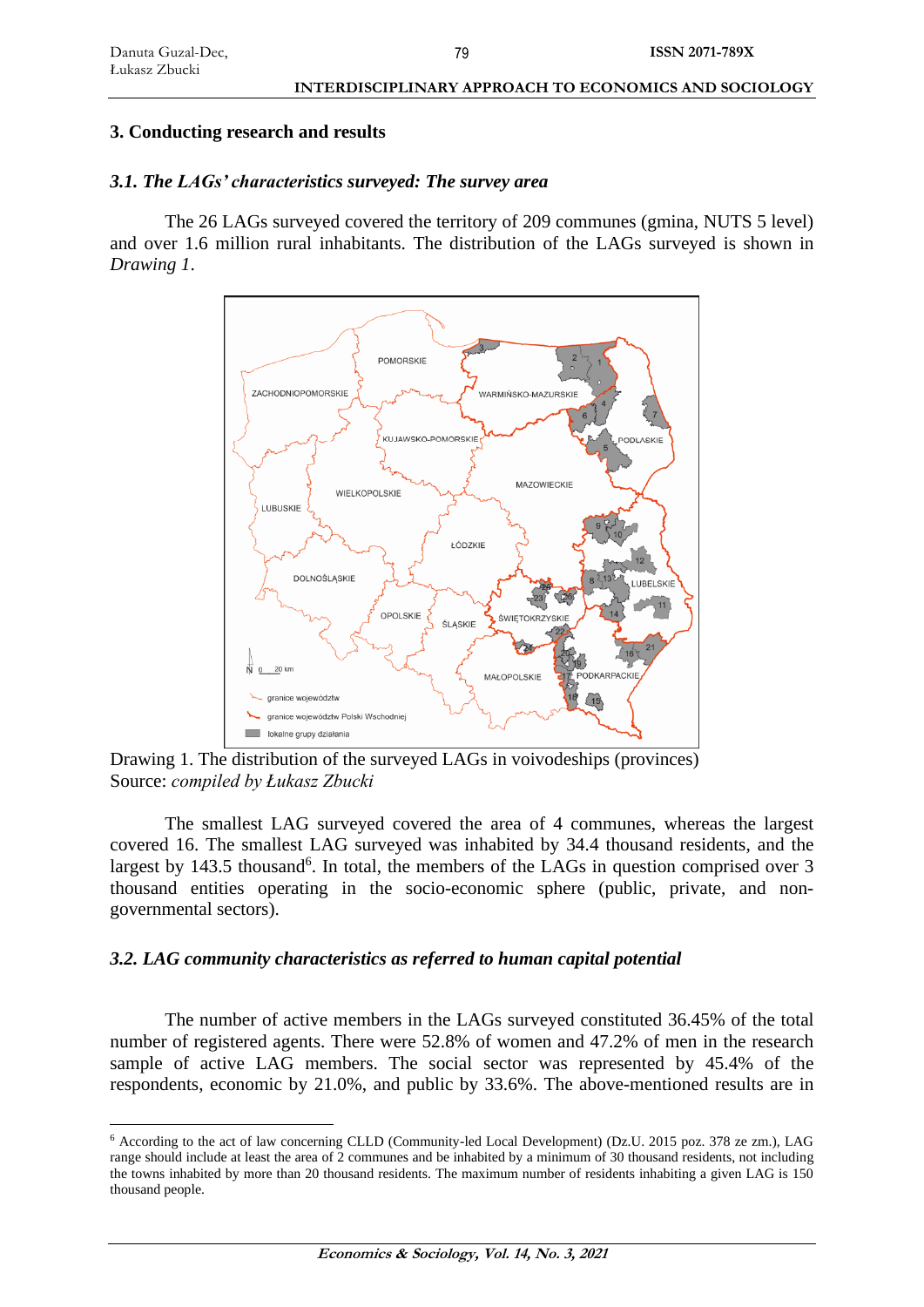| Danuta Guzal-Dec, | 80                                                    | <b>ISSN 2071-789X</b> |
|-------------------|-------------------------------------------------------|-----------------------|
| Łukasz Zbucki     |                                                       |                       |
|                   | INTERDISCIPLINARY APPROACH TO ECONOMICS AND SOCIOLOGY |                       |

line with the Polish results. A nation-wide final evaluation of the LAGs' functioning in the period 2014-2020 also indicates the fact that the actual level of LAG members' involvement was around 21-50%, and the sectoral division of LAG members is not even. The residents who constitute more than 50% of members in 25% of communities are considered to be a well-presented sector. Keeping up the entrepreneurs' involvement seems to be the most difficult, and that is the group in which members fluctuate the most (Abramowicz et al., 2019, pp. 23-24).

*Graph 1* presents the age structure of the sample.



Graph 1. Age structure of the surveyed LAGs members (N=390, total of sample) *Source*: Own elaboration based on the empirical research

The most numerous groups in the researched sample were: 35-44 years (34.6% of the total number) and 45-54 years (30.5 % of the total number). Young people aged 18-24 constituted the smallest and relatively low share, which can be interpreted as an unfavourable phenomenon in terms of shaping social capital by the young generation in rural areas. However, the educational structure of the LAG members researched looks positive. 64.1% of respondents declared higher or incomplete higher education, 27.9% declared secondary education (vocational or general), 7.4% declared basic vocational or incomplete secondary education, and primary or incomplete primary education was declared by only 0.6% of respondents. In each voivodeship, the proportion of respondents with at least secondary education constituted over 75%. 96.2% of those surveyed were professionally active.

The representatives of the research sample showed strong emotional attachment to their place of living. The majority (over 80% of respondents) declared a high and very high level of emotional attachment to their place of living. Only 2% of those surveyed showed a low level of attachment to their place of living and indications of a very low level of attachment did not occur.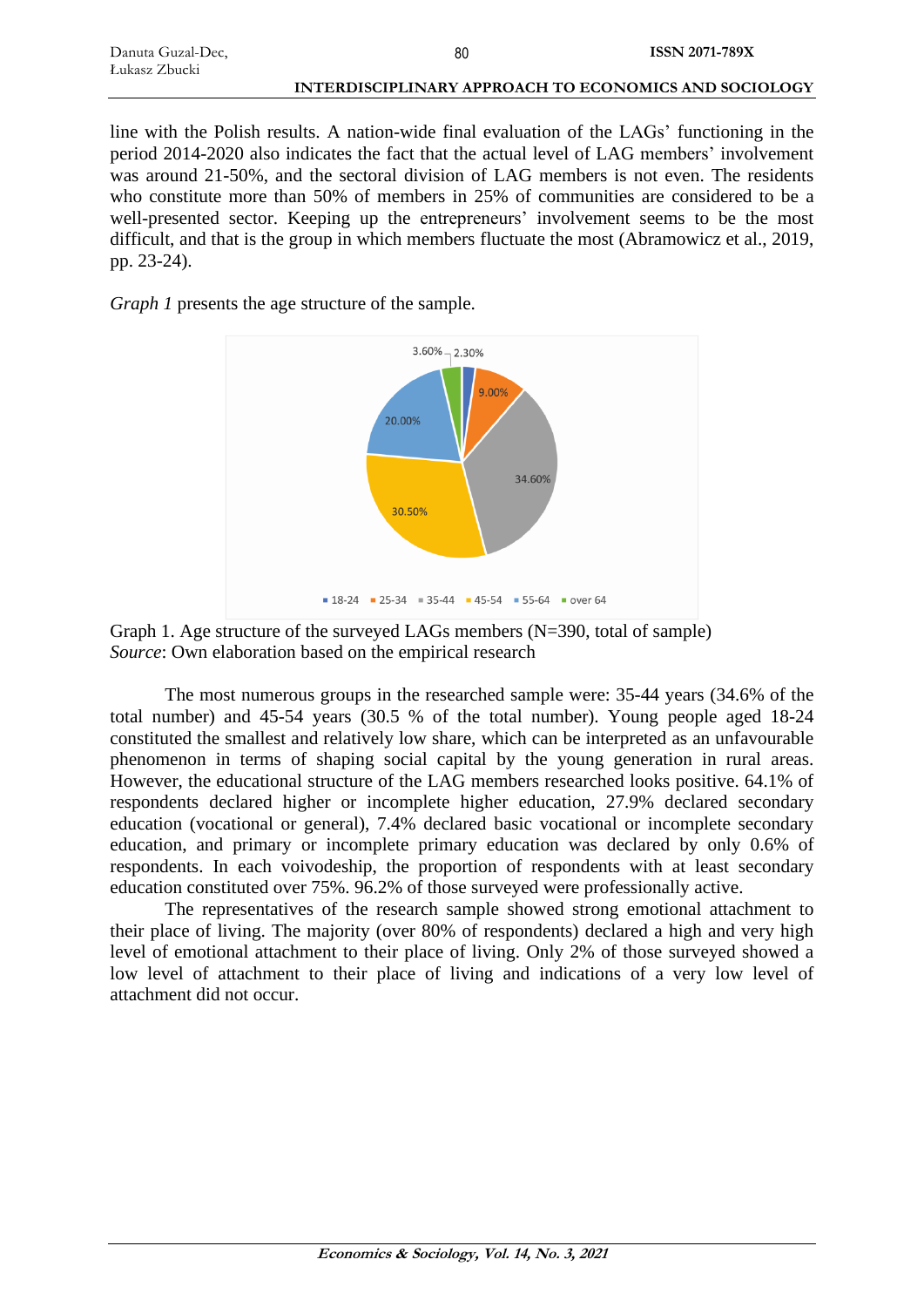

Graph 2. The level of emotional attachment to the place of living (N=390, total of sample) *Source*: Own elaboration based on the empirical research

#### *3.3. The characteristic nature of the LAG community's normative system*

The analysis concerning respect for norms and values in LAG members' activity was performed as a comparative analysis according to the LAG's location in a given voivodeship. The comparisons were made by means of two measures of descriptive statistics: the arithmetic mean for estimating the average level of norms and values acquisition, and the coefficient of variation (CV) (standard deviation/mean \* 100%) to show the level of accordance with the system of norms, values, and attitudes respected by the particular representatives of the groups constituting LAGs. The low level of the coefficient of variation (below 20%) indicates a low level of differentiation of the normative system.

The analysis concerning the respect for the norms and values constitutive for LAG existence, as well as the norms and values referring to the economic processes and manifestations of social capital that are included in the manifestations of the surveyed LAG members' economic culture, reveals some general regularities.

Firstly, attention should be paid to the fact that the highest level of the norms and values in question is observed in the Podkarpackie Voivodeship, with Lubelskie next in line. It has to be noted that, in general, the normative system respected by the given LAG members located both in the Podkarpackie and Lubelskie Voivodeships should be considered as that of higher inner homogeneity (low level of the coefficient of variation: below 20%). In the cases of the above-mentioned voivodeships, the analysis of the social trust component shows that its level goes down along with going beyond the represented sector, and further, beyond the group. Nonetheless, it can be considered high (mean around 4.0). Risk-taking noted the lowest rate among the studied norms with a moderate level of acquisition (mean below 4.0).

LAGs from Podlaskie and Świętokrzyskie also show some similarities. Here, the level of norms and values acquisition remains at the moderate level (mean below 4), while the grades are more diverse inside the LAG (coefficient of variation at the moderate level: over 20%). In the cases of LAGs from these voivodeships, the level of trust is also moderate (mean below 4), however, trust does not diminish while going beyond the sector and the group.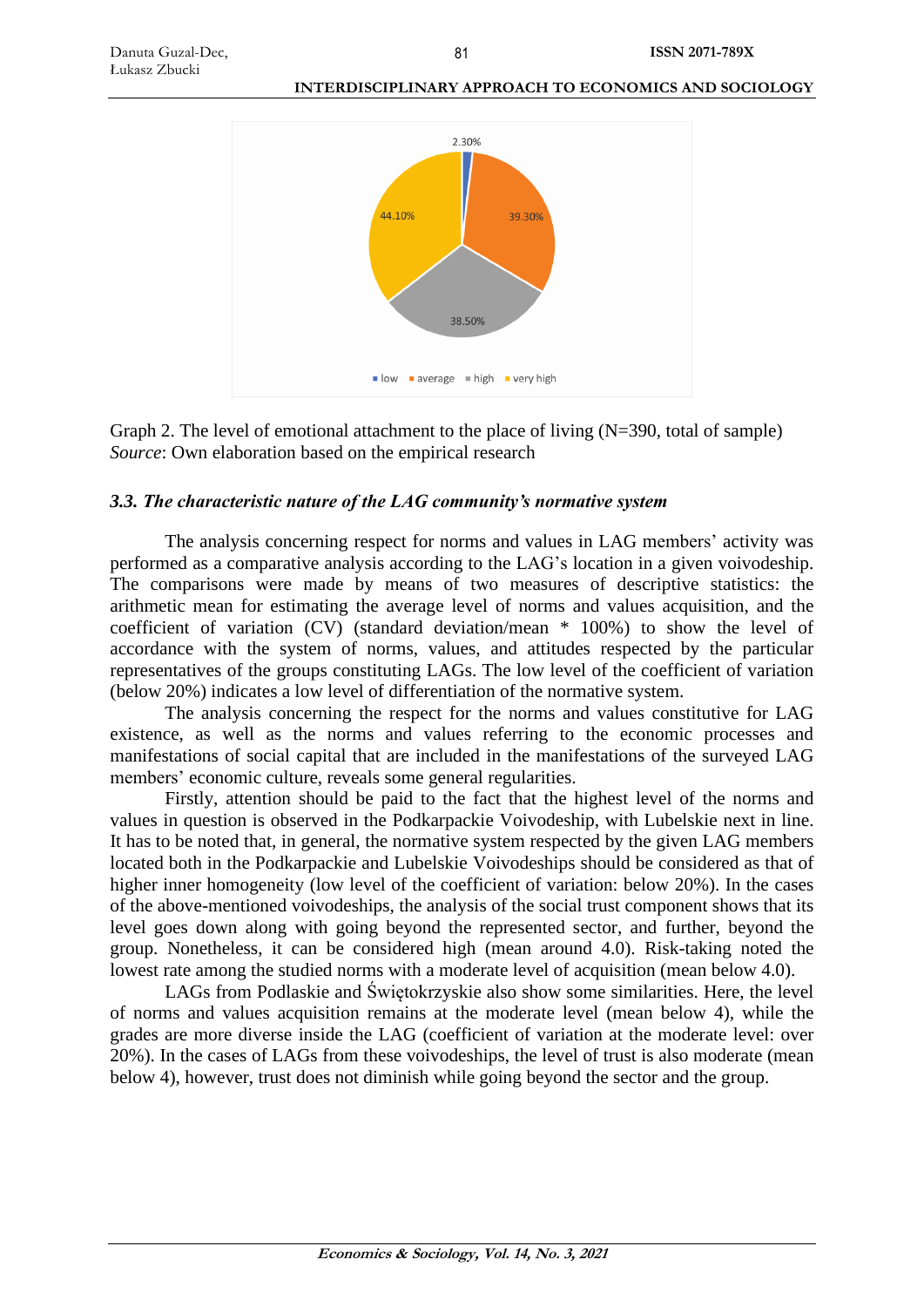| Table 1. Declaration of respect for* norms and values in LAG members' activity according to |  |
|---------------------------------------------------------------------------------------------|--|
| the location in voivodeships $(N=390, \text{ total of sample})$                             |  |

| voivodship             |                                                                                                  | Lubelskie |       | Podkarpackie |       | Podlaskie |           | Swiętokrzyskie |       | Warmińsko- |           |
|------------------------|--------------------------------------------------------------------------------------------------|-----------|-------|--------------|-------|-----------|-----------|----------------|-------|------------|-----------|
|                        |                                                                                                  |           |       |              |       |           |           |                |       |            | Mazurskie |
|                        |                                                                                                  | Mean      | CV    | Mean         | CV    | Mean      | <b>CV</b> | Mean           | CV    | Mean       | CV        |
| norms/values           |                                                                                                  |           |       |              |       |           |           |                |       |            |           |
| in surveyed categories |                                                                                                  |           |       |              |       |           |           |                |       |            |           |
| I category             | local patriotism                                                                                 | 4.39      | 16.41 | 4.43         | 17.81 | 3.87      | 22.77     | 3.79           | 26.21 | 4.18       | 17.27     |
|                        | responsibility for other<br>LAG members                                                          | 4.15      | 18.65 | 4.18         | 18.95 | 3.81      | 23.34     | 3.61           | 28.66 | 3.70       | 22.39     |
|                        | towards<br>the<br>empathy<br>disadvantaged groups                                                | 4.08      | 19.54 | 4.16         | 20.69 | 3.76      | 25.43     | 3.61           | 24.35 | 3.73       | 33.18     |
|                        | respecting democracy in<br>taking common decisions<br>by LAG                                     | 4.32      | 17.07 | 4.37         | 17.14 | 3.85      | 20.81     | 3.80           | 27.58 | 4.16       | 17.66     |
|                        | equal treatment of other<br><b>LAG</b> members                                                   | 4.29      | 17.60 | 4.40         | 15.69 | 3.96      | 22.65     | 3.89           | 25.65 | 4.05       | 17.92     |
| II category            | diligence                                                                                        | 4.33      | 16.06 | 4.42         | 15.99 | 3.71      | 21.52     | 3.83           | 20.83 | 4.07       | 17.82     |
|                        | code of conduct                                                                                  | 4.32      | 16.44 | 4.39         | 15.69 | 3.83      | 26.91     | 3.84           | 24.87 | 4.11       | 18.29     |
|                        | work esteem                                                                                      | 4.34      | 17.38 | 4.41         | 16.10 | 3.87      | 23.49     | 3.78           | 25.68 | 4.29       | 15.59     |
|                        | cost-efficiency                                                                                  | 4.33      | 17.37 | 4.43         | 16.08 | 3.74      | 25.97     | 3.77           | 25.57 | 4.13       | 17.37     |
|                        | entrepreneurship                                                                                 | 4.20      | 18.54 | 4.24         | 16.38 | 3.80      | 21.97     | 3.84           | 25.70 | 3.81       | 22.57     |
|                        | risk-taking                                                                                      | 3.85      | 20.31 | 3.88         | 21.22 | 3.67      | 25.39     | 3.68           | 23.68 | 3.37       | 24.50     |
|                        | openness to changes                                                                              | 4.17      | 19.45 | 4.23         | 18.86 | 3.69      | 21.88     | 3.75           | 26.48 | 3.71       | 21.04     |
|                        | innovative approach in<br>acting                                                                 | 4.13      | 18.62 | 4.24         | 19.68 | 3.81      | 22.92     | 3.75           | 26.30 | 3.76       | 2109      |
| III category           | other<br>in<br>LAG<br>trust<br>members from the same<br>sector                                   | 4.38      | 15.90 | 4.37         | 14.81 | 3.80      | 26.45     | 3.79           | 25.97 | 4.09       | 17.02     |
|                        | in<br>LAG<br>other<br>trust<br>from<br>other<br>members<br>sectors                               | 4.31      | 16.84 | 4.27         | 15.75 | 3.77      | 23.58     | 3.70           | 28.37 | 3.84       | 18.22     |
|                        | non-LAG<br>in<br>trust<br>agents/organisations. as<br>the<br>prospective<br>cooperation partners | 4.17      | 18.21 | 4.10         | 16.81 | 3.80      | 24.47     | 3.81           | 26.76 | 3.59       | 19.91     |

(on a scale from 0 to 5, where 0 - the lack of acquisition, 1 - very low level of acquisition, 2 - low level of acquisition, 3 - moderate level of acquisition, 4 - high level of acquisition, and 5 - very high level of acquisition) *Source*: Own elaboration based on the empirical research

It should be pointed out that Świętokrzyskie has some certain specificities when compared to other voivodeships. In this case, the relatively low level of respecting the LEADER initiative's normative assumptions is revealed, including, in particular, local patriotism, partnership, the feeling of subjectivity, responsibility and empathy for the group, and respecting democracy in cooperation. At the same time, the lowest level of inner trust inside LAGs is observed, including inter-sectoral trust (in LAG members from other sectors).

The specifics concerning respect for norms and values are even more complex in LAG communities from Warmińsko-Mazurskie. Due to the peripheral character of the voivodeship in question, with post-PGR (former state-owned farms) communes constituting its biggest part and having a high share of socialised economy before the economic transformation in Poland, it is very alarming that in organisations where the basic objective is to improve social inclusion in rural areas, the empathy level towards disadvantaged groups is average, with members at a moderate level of agreement to respect this norm (coefficient of variation above 30).

In the case of Warmińsko-Mazurskie, some clearly negative phenomena in terms of shaping the economic cultural potential can also be observed. Study of the social trust component shows that the level of this value is lowering while going beyond the represented sector and further beyond the group, varying from high to moderate level, and the analysed level of trust in agents and organisations beyond LAGs (as prospective cooperation partners) is the lowest in this voivodeship when compared to the surveyed group. Risk-taking is also placed at a relatively low level. Entrepreneurship, openness to changes, innovative approach

82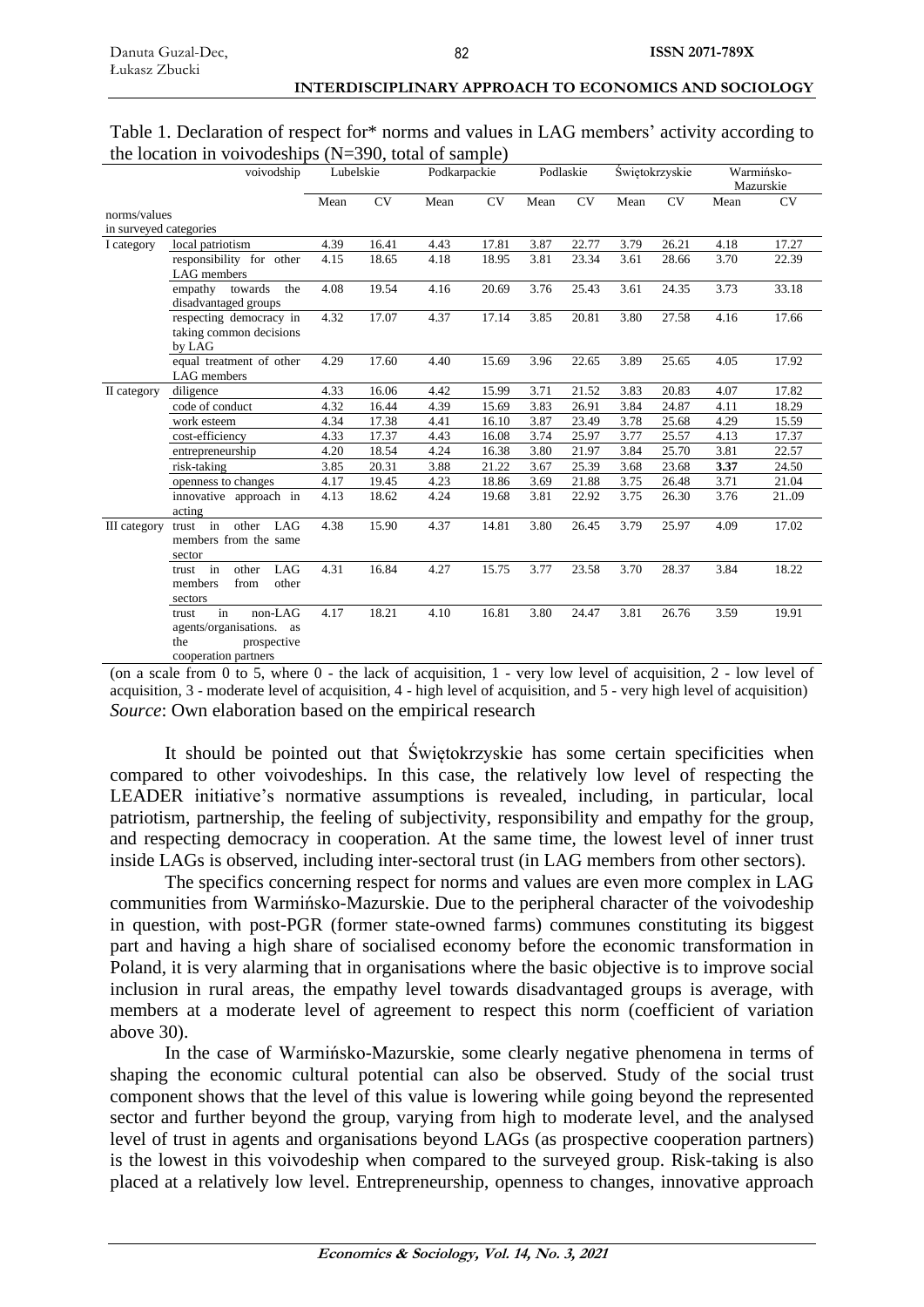to action (the norms and values that are so important for economic culture) are acquired at a moderate level. Zwolińska-Ligaj (2018, p. 282) signalises a similar problem with the Warmińsko-Mazurskie Voivodeship in her study on the economic culture of companies from peripheral voivodeships: Podkarpackie, Lubelskie, and Warmińsko-Mazurskie (random sample 240). She indicates that the manifestations of economic culture are being shaped differently for entrepreneurs from Warmińsko-Mazurskie when compared to those from Podkarpackie and Lubelskie. As Zwolińska-Ligaj puts it, entrepreneurs from Lubelskie and Podkarpackie highly rated the range of respecting norms and values considered to be important for building companies' relations with the non-economic, local environment (and slightly lower, though still relatively high, norms and values facilitating the establishment of relations in a business environment with innovative actions). Entrepreneurs from Warmińsko-Mazurskie exhibited a significantly higher acquisition level of studied norms, values, and attitudes, especially in respect to those vital for the development of relations and cooperating with partners from the entrepreneurs' environment. They are also important for actions enhancing innovations in terms of openness to changes, innovative approach to action, entrepreneurship, openness to dialog, and risk-taking.

83

The surveyed sample of LAG communities from Eastern Poland's voivodeships also shows another regularity: the respect for norms referring to the area of economic activity, especially to risk-taking, is at a less advantageous level. Such attitudes are not favourable for LAG functioning if it is assumed that they should seek the sources of finance on their own in the situation of limited financial support under the LEADER Programme. Hence, it influences the shaping of a certain kind of autonomy in these organisations. Moreover, the level of respect for norms such as risk-taking, entrepreneurship, openness to changes, and innovative approach to action show the visible diversity between voivodeships. LAG members from Podkarpackie showed the highest level of acquisition, followed by Lubelskie and Świętokrzyskie; Warmińsko-Mazurskie had the lowest level. As Psyk-Piotrowska (2013) underlines, the key constraint of rural areas' socio-economic structure in Warmińsko-Mazurskie is social passivity, a demanding attitude which is quite common in the post-PGR environment's reproduction of "poverty culture".

It should be also emphasised that the analysis of the Kruskal-Wallis ANOVA test, in terms of the level of norms acquisition surveyed for the LAG communities from 5 voivodeships, showed that Warmińsko-Mazurskie differs from other voivodeships in two basic norms that are necessary for economic culture description: risk-taking and the level of confidence in agents outside the group. In the case of Warmińsko-Mazurskie, significant statistical differences between the regions occurred in comparison with other voivodeships in terms of norms acquisition: for risk-taking, the value of the Kruskal-Wallis test was H=33.02 with p-value<0.001; the level of trust in people outside the group was H=65.94. The average declared level of these norms' acquisition was the lowest for the LAG community from Warmińsko-Mazurskie.

The study positively verified the hypothesis that the Warmińsko-Mazurskie Voivodeship shows statistically significant differentiation in terms of negative phenomena in economic culture potential when compared to other regions of Eastern Poland.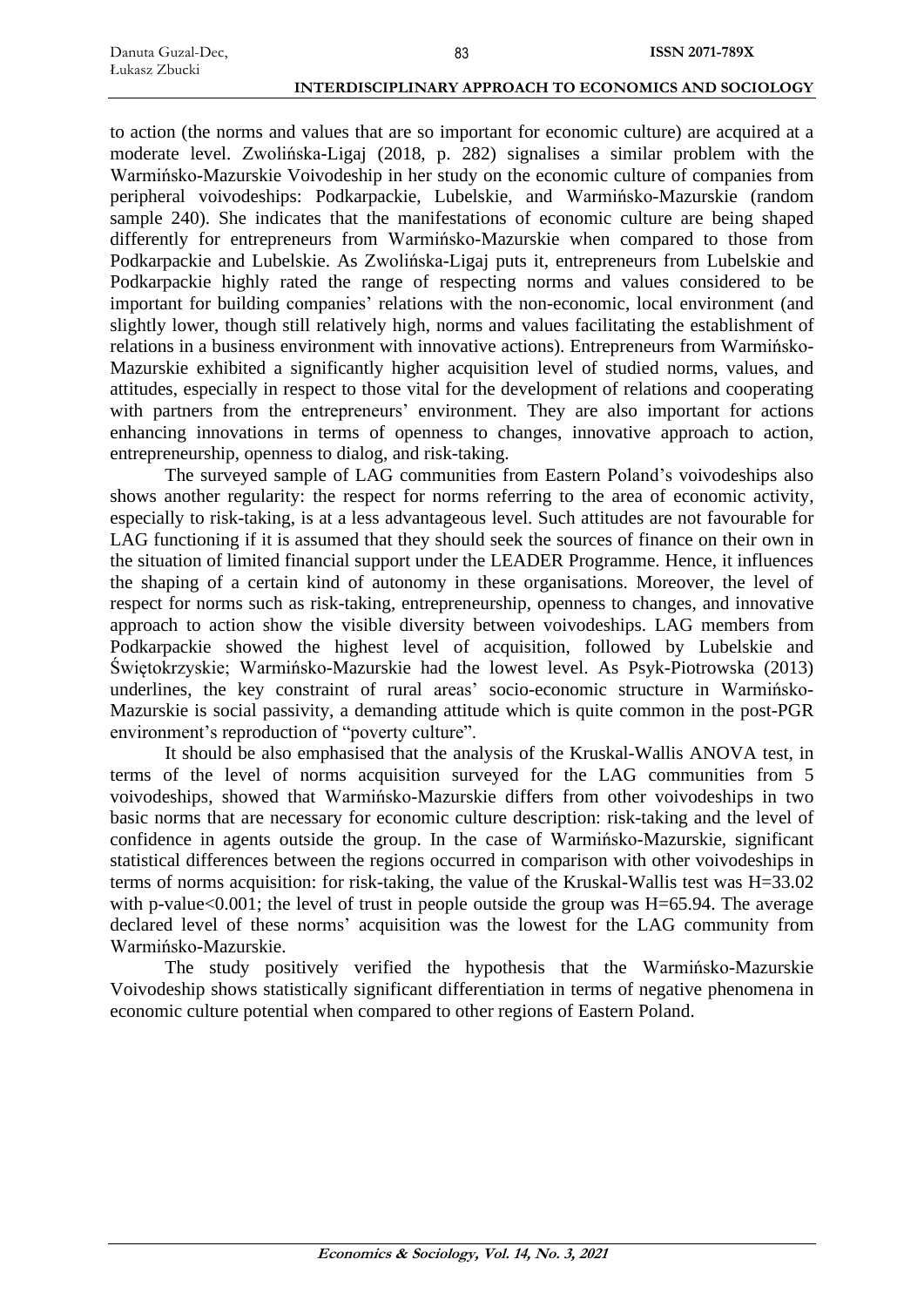| Norms in<br>voivodships       | $N^*$ | Averagerank                                                                    | H<br>Test statistics | p-value  |
|-------------------------------|-------|--------------------------------------------------------------------------------|----------------------|----------|
| risk-taking                   |       |                                                                                |                      |          |
| Lubelskie                     | 315   | 636.09                                                                         | 33.02                | p < 0.05 |
| Podkarpackie                  | 315   | 602.02                                                                         |                      |          |
| Podlaskie                     | 180   | 575.68                                                                         |                      |          |
| Świętokrzyskie                | 225   | 578.47                                                                         |                      |          |
| Warmińsko-Mazurskie           | 135   | 453.72                                                                         |                      |          |
| openness to changes           |       |                                                                                |                      |          |
| Lubelskie                     | 315   | 655.15                                                                         | 64.93                | p < 0.05 |
| Podkarpackie                  | 315   | 651.84                                                                         |                      |          |
| Podlaskie                     | 180   | 518.35                                                                         |                      |          |
| Świętokrzyskie                | 225   | 515.98                                                                         |                      |          |
| Warmińsko-Mazurskie           | 135   | 473.60                                                                         |                      |          |
| innovative approach in acting |       |                                                                                |                      |          |
| Lubelskie                     | 315   | 655.67                                                                         | 38.04                | p < 0.05 |
| Podkarpackie                  | 315   | 617.94                                                                         |                      |          |
| Podlaskie                     | 180   | 533.32                                                                         |                      |          |
| Świętokrzyskie                | 225   | 526.09                                                                         |                      |          |
| Warmińsko-Mazurskie           | 135   | 514.66                                                                         |                      |          |
|                               |       | trust in non-LAG agents/organisations, as the prospective cooperation partners |                      |          |
| Lubelskie                     | 315   | 661.64                                                                         | 65.94                | p < 0.05 |
| Podkarpackie                  | 315   | 632.30                                                                         |                      |          |
| Podlaskie                     | 180   | 539.18                                                                         |                      |          |
| Świętokrzyskie                | 225   | 543.86                                                                         |                      |          |
| Warmińsko-Mazurskie           | 135   | 429.77                                                                         |                      |          |

|  | Table 2. Results of the Kruskal-Wallis rank ANOVA test in terms of the surveyed norms            |  |  |  |  |
|--|--------------------------------------------------------------------------------------------------|--|--|--|--|
|  | acquisition by the LAGs communities from examined voivodships $(N=390, \text{ total of sample})$ |  |  |  |  |

*Source*: own study based on empirical research,  $N^* = 1117$  in total, Each of respondents (390) gave 3 answers to rate the sector represented and other sectors

# **4. Discussion**

The results of the research were compared with the results of other authors dealing with the issues of the functioning of LAGs in Poland: Zwolińska-Ligaj and Psyk-Piotrowska (Psyk-Piotrowska, 2013; Zwolińska-Ligaj, 2018). So far, there is no foreign research on the manifestations of economic culture in LAG communities.

The presented results referring to the study on economic culture of LAG societies from the peripheral regions of Eastern Poland should be interpreted in light of the research concerning functioning LAGs in Poland in the previous period of the LEADER Programme (2007-2013). In general, it should be observed that the findings of the research conducted among LAG communities from Eastern Poland are in line with the outcomes of Psyk-Piotrowska's study (2013) on the meaning and specific nature of Polish LAGs in terms of social capital theory, conducted for the period of 2007-2013 among 34 LAGs from voivodeships including: Lubuskie, Opolskie, Zachodniopomorskie, Małopolskie, Podkarpackie, and Wielkopolskie. Her research showed a relatively higher level of trust in people they knew compared to their trust in strangers. While trust in those they knew was quite high, trust in local institutions, and in particular in strangers, remained at a relatively low level.

The characteristic nature of norms and values respected by LAG members in Psyk-Piotrowska's study (2013) were: LAG members' local patriotism, community work declared by them, and perceiving territorial partnership as a value and a norm of inter-sectoral cooperation. These are also generally in line with LAGs members' profiles surveyed in

**INTERDISCIPLINARY APPROACH TO ECONOMICS AND SOCIOLOGY**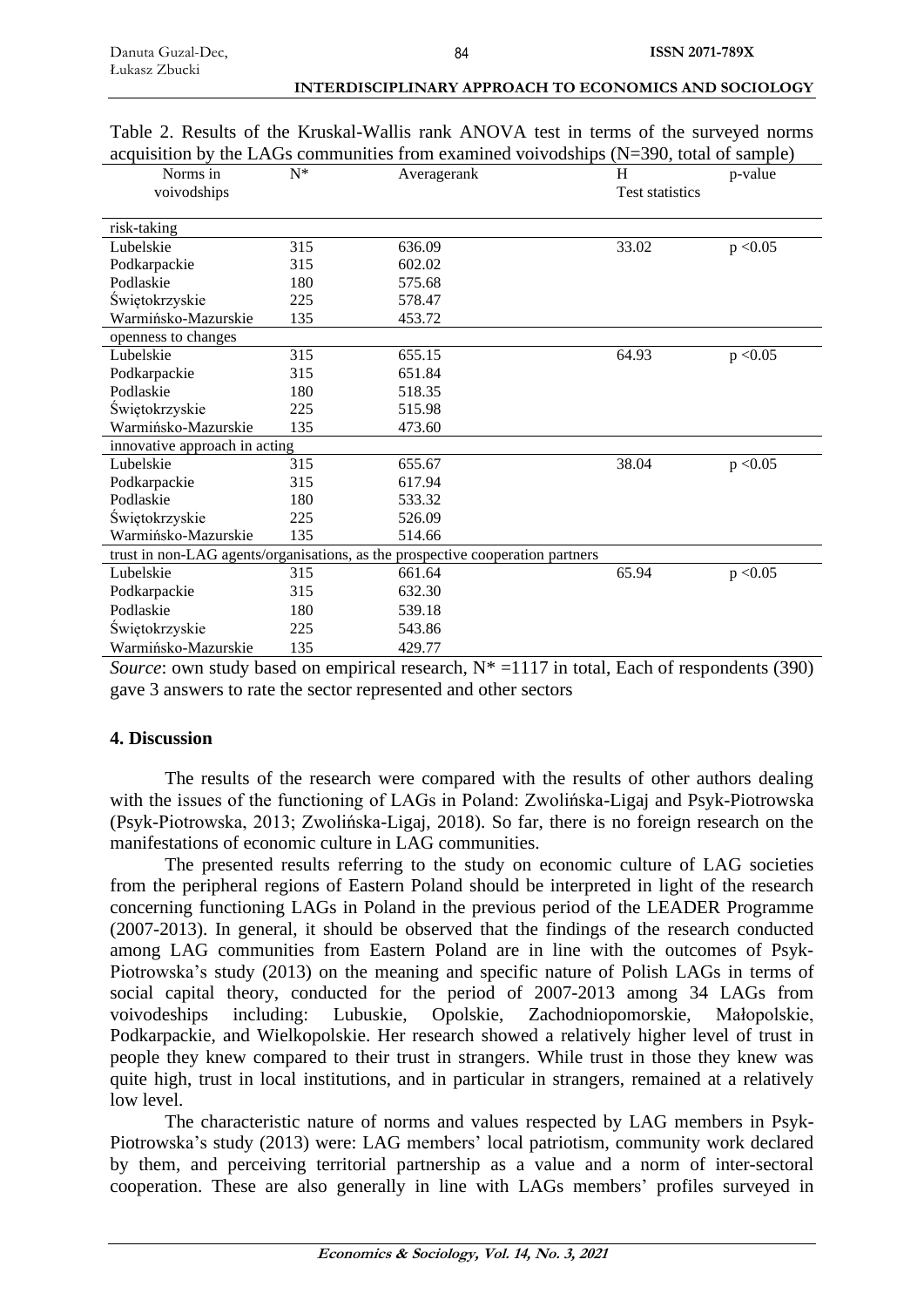85

Eastern Poland, referring to the normative assumptions of the LEADER initiative in particular: local patriotism, partnership, sense of subjectivity, responsibility and empathy for the group, and respect for democracy in cooperation.

Psyk-Piotrowska (2013) proved that LAG members are local patriots declaring work for the whole partnership and not only for conducting their own commune's particular interests. Such motivation to act in a local group may be the factor facilitating partnership for the good of the residents, who are included in this partnership. The relatively high level of LAG social capital is, as it has been mentioned, at least partially conditioned by the sociodemographic characteristics of its members (the level of human capital).

The unfavourable cultural determinants of the LAG community in the Warmińsko-Mazurskie Voivodeship identified in the study will undoubtedly block the development and change of the "lagging region" status. Podkarpackie and Lubelskie Voivodeships are in a different situation. These regions and their communities will be more effective in absorbing support programmes and projects targeting lagging regions under EU cohesion policy. Similar problems and limitations of development seem to concern especially rural regions within the lagging regions of the CEE region (Bulgaria, Romania, and Hungary).

# **Conclusion**

By answering the question of how economic culture of LAG communities from the peripheral regions of Eastern Poland is shaped, with regard to the selected attributes of human and social capital, the following was observed:

– in each of the surveyed voivodeships, there was a higher level of acquisition of norms such as diligence, code of conduct, work esteem, cost efficiency, and entrepreneurship when compared to risk-taking, openness to changes, and innovative approach to action;

– a lower level of risk-taking influences further functioning, and the level has an impact on the area of economic growth; it may also constrain the possibilities for the further functioning of these organisations, e.g. with the diminished scope of financial support under EU programmes;

– the analysis of the trust component with relation to the formerly pointed-out regularities reveals a more conservative than successive character of the represented economic cultures;

– a relatively high level of the surveyed LAG communities' social capital might be, at least partly, conditioned by the socio-demographic characteristics of their members (high level of education and attachment to their place of living)

The findings also showed the diversity of economic cultures' manifestations exhibited by LAG members in particular voivodeships despite some common features. Economic cultural attributes revealed some similarities in selected voivodeships, but, on the other hand, each voivodeship has its own uniqueness.

The normative system in particular voivodeships should be considered, in general, differentiated at a low level. The (CV) parameters were not higher than 40% (at the average/moderate level of diversity), while Podkarpackie and Lubelskie presented systems that were internally differentiated at the minimum (low (CV) up to 20%).

Such a situation can create positive conditions for LAG development wherever the level of norms acquisition is high (mainly the Podkarpackie and Lubelskie voivodeships). However, with the average level of acquisition, their high homogeneity can impede reaching a high level of norms acquisition.

In the case of Warmińsko-Mazurskie, some clearly negative phenomena in terms of shaping economic culture potential can be observed especially when it comes to social trust risk-taking, entrepreneurship, openness to changes, and innovative approach to action.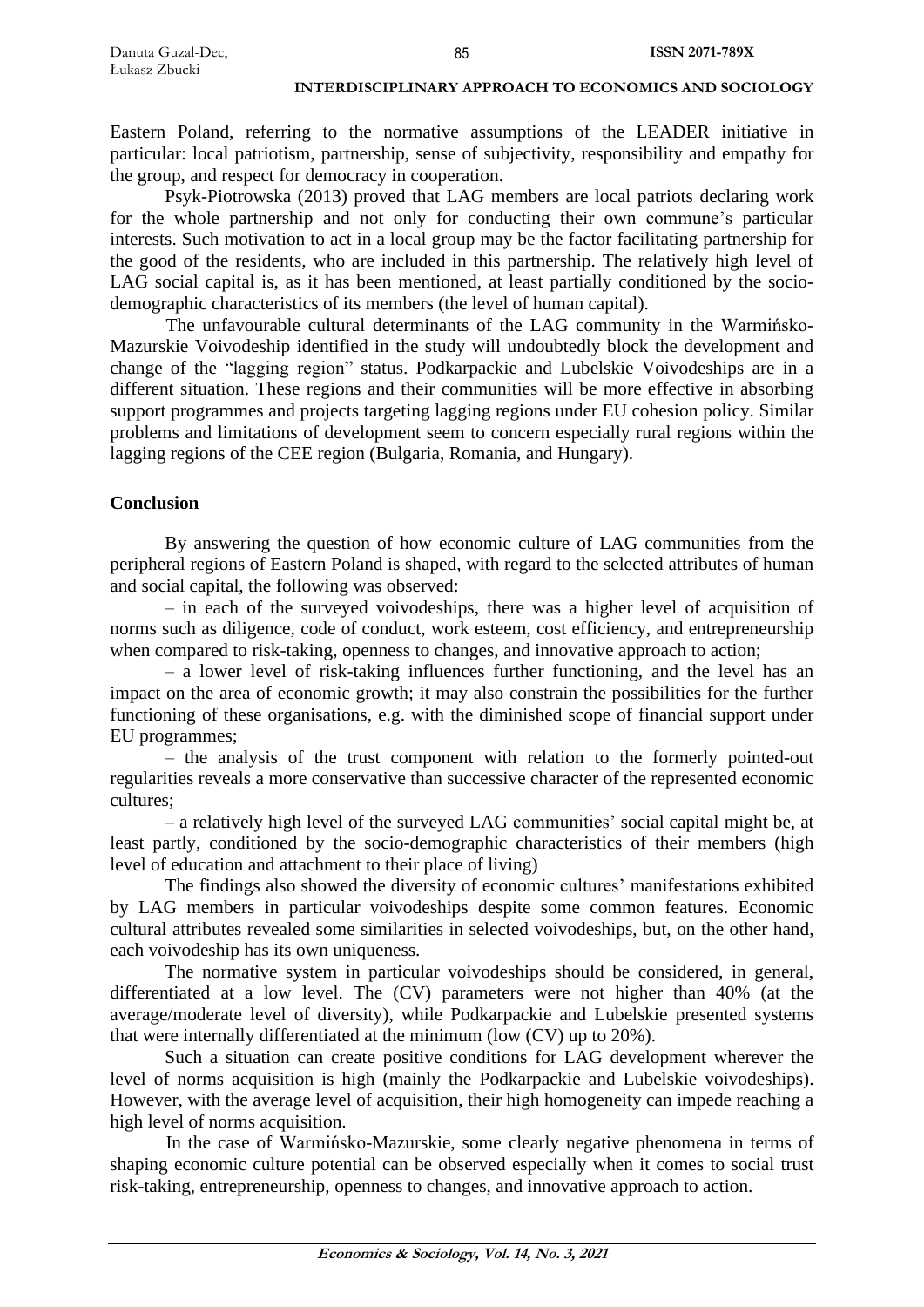Researching the specificity of cultural determinants of economic behaviour of the communities of peripheral regions seems to be necessary in the context of building an appropriate convergence policy. An answer should be sought to the question of how lagging regions with a shortage of pro-development cultural features can improve their competitiveness and innovation.

The research outcomes can be a premise to suggest ways and mechanisms for the LEADER Programme's implementation at the regional level, such as:

- strengthening identification with the LEADER normative system as well as shaping the normative system in terms of values referring to the area of economic activity;

- increasing the bridging social capital component, manifested by the readiness to develop social trust beyond the group, as this in particular seems to be crucial for the ability of organisations to grow and innovativeness.

There is also the need for further research on particular LAGs in order to define the relation between LAG community economic culture and LAG impact on local and regional economic growth.

## **Acknowledgement**

The paper was prepared under project no WNET/KEZ/ZE3 entitled: "The role of institutions and organizations in sustainable development of rural areas" implemented as part of statutory research of Pope John Paul II State School of Higher Education in Biala Podlaska, Faculty of Economics and Technical Sciences. Authors thanks CBM INDICATOR for survey data collection.

## **References**

- Abramowicz, J., Borowczak, A., Grabowska, I., Polańska, Z., Popis, Z., Kopczyńska, M., Krzewski, A., & Ledzion*,* B. (2019). *Raport końcowy z badania pn. Określenie optymalnego modelu funkcjonowania Lokalnych Grup Działania w nowej perspektywie finansowej oraz ocena jakości i efektywności ich funkcjonowania*. Warszawa: MRiRW.
- An official website of the European Union. (2021). [https://enrd.ec.europa.eu/leader-clld\\_en](https://enrd.ec.europa.eu/leader-clld_en) , Retrieved July 5, 2021.
- Anderson, C.R., Brushett, L., Gray, T.W., & Renting, H. (2014). Working together to build cooperative food systems. *Journal of Agriculture, Food Systems, and Community Development,* 4 (3), 3–9. http://dx.doi.org/10.5304/jafscd.2014.043.017.
- Arthur, B. (1989*).* Competing technologies, increasing returns and lock-in by historical events. *The Economic Journal*, 99 (394), 116–131. [https://doi.org/10.2307/2234208.](https://doi.org/10.2307/2234208)
- Bartkiewicz P., Bukowski, M., Magda, I., Nazarczuk, J.M. & Pelle, D. (2010). Warmia i Mazury 2020 – jaka droga do rozwoju? Olsztyn: IBS.
- Bosworth, G., Annibal I., Carroll, T., Price, L., Sellick, J., & Shepherd, J. (2016). Empowering local action through neo-endogenous development: The case of LEADER in England. *Sociologia Ruralis*, 56 (3), 427–449. [https://doi.org/10.1111/soru.12089.](https://doi.org/10.1111/soru.12089)
- Chmieliński, P. (2011). On community involevement in rural development a case of Leader programme in Poland. *Economics and Sociology*, 4(2), 120–128. DOI[:10.14254/2071-](http://dx.doi.org/10.14254/2071-789X.2011/4-2/11) [789X.2011/4-2/11.](http://dx.doi.org/10.14254/2071-789X.2011/4-2/11)
- Czapiński, J. (2008). Kapitał ludzki i kapitał społeczny a dobrobyt materialny. Polski paradoks. *Zarządzanie Publiczne*, 2(4).
- *Diagnoza społeczna* (2009), Czapiński. J., & Panek, T. (ed.), Warszawa, Retrieved May 10, 2020, from http://www.diagnoza.com/pliki/raporty/Diagnoza\_raport\_2009.pdf.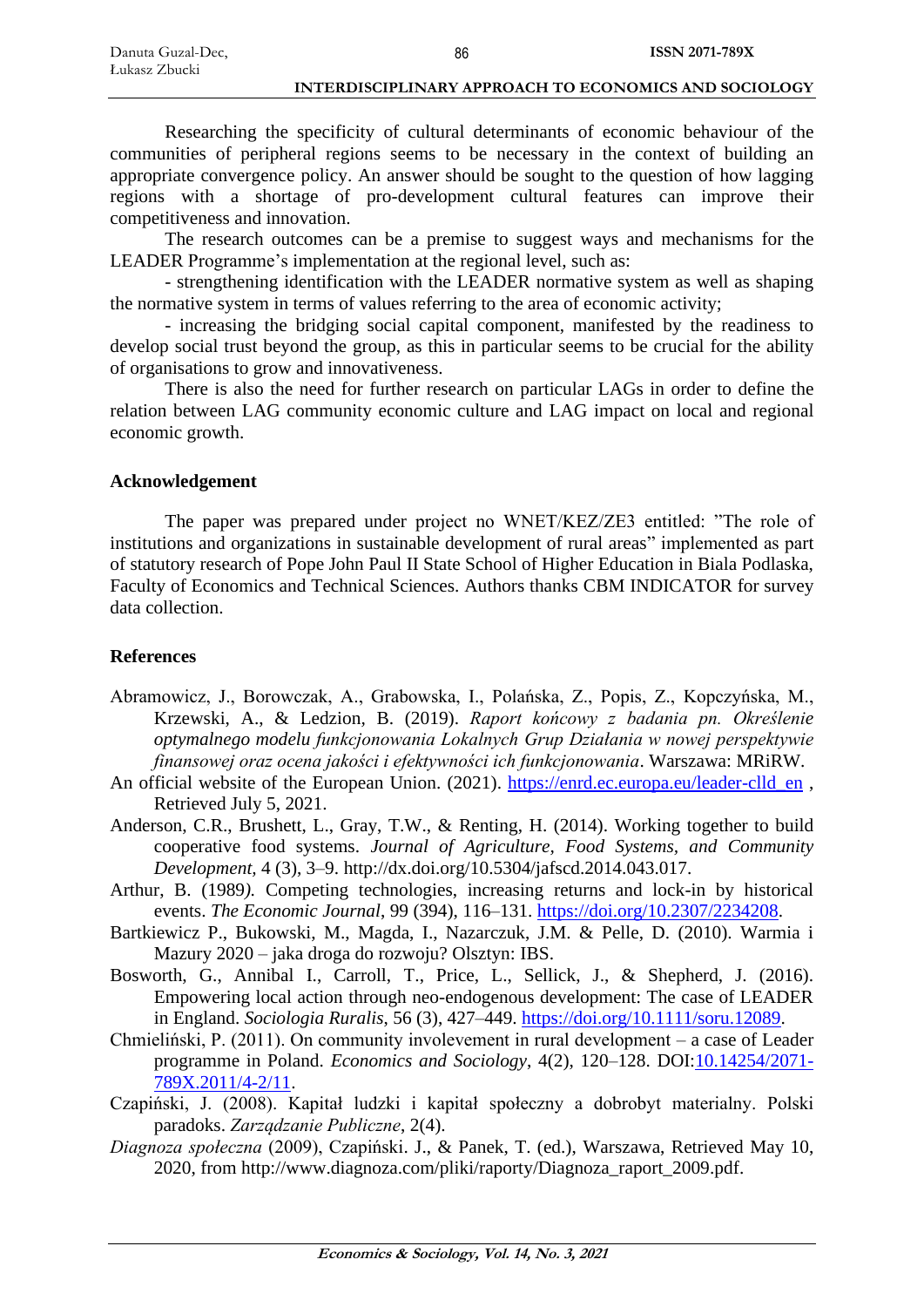- Elliott, J. (2010). *Rural development programme for England 2007-2013: mid-term evaluation, (*1), Hyder and ADAS.
- Farole, T., Goga, S., & Ionescu- Heroiu, M. (2018). *Rethinking Lagging Regions: Using Cohesion Policy to Deliver on the Potential of Europe's Regions.* World Bank Raport on European Union, Word Bank Group 2018, Retrieved July 5, 2021 from https://www.worldbank.org/en/region/eca/publication/rethinking-lagging-regions.
- García-Rodríguez, F. J., Gil-Soto, E., Ruiz-Rosa, I., & Gutiérrez-Taño, D. (2017). Entrepreneurial potential in less innovative regions: the impact of social and cultural environment. *European Journal of Management and Business Economics*, 26 (2), 163– 179, Retrieved May 10, 2020, from [https://doi.org/10.1108/EJMBE-07-2017-010.](https://doi.org/10.1108/EJMBE-07-2017-010)
- Gardocka, A., (2005). *Kultura ekonomiczna jako instytucja* [in:] Kopycińska D., (ed.), *Teoretyczne aspekty gospodarowania*, Szczecin: Uniwersytet Szczeciński.
- Gesteland, R. (2000). *Różnice kulturowe a zachowania w biznesie.* Warszawa: PWN.
- Grabher, G. (1993). *The Weakness of Strong Ties: The Lock-in of Regional Development in the Ruhr Area*. London: Routledge, 255–277.
- Grondona, M. (2003). *Kulturowa typologia rozwoju gospodarczego* [in:] Harrison L.E., Huntington S.P., (ed.), *Kultura ma znaczenie*, (tłumaczenie Dymczyk S.), Poznań: Wydawnictwo Zysk i S-ka.
- Growiec, K., & Growiec J. (2011). Trusting Only Whom You Know, Knowing Only Whom You Trust: The Joint Impact of Social Capital and Trust on Individuals' Economic Performance and Happiness in CEE Countries. *National Bank of Poland Working Paper*, 94.
- Guzal-Dec, D. (2014). Partnerstwa międzysektorowe lokalne grupy działania jako instrument wykorzystania zasobów lokalnych w procesie zrównoważonego rozwoju obszarów przyrodniczo cennych województwa lubelskiego. *Roczniki Naukowe SERiA*, 16(4), 109–114.
- Guzal-Dec, D. (2016, April). *Local Action Groups in the development of rural areas in Lubelskie voivodeship (Poland).* Paper presented at the meeting of International Conference "Economic Science for Rural Development", (42), Jelgava, LLU ESAF, 65– 71.
- Guzal-Dec, D., & Zwolińska-Ligaj, M. (2017). The role of Local Action Groups in the process of multifunctional development of a peripheral region. A case study of the region of Lublin, Poland. *Village and Agriculture*, (3), 97-120. doi: 10.5604/01.3001.0014.3528.
- Hałasiewicz, A. (2011). Rozwój obszarów wiejskich w kontekście zróżnicowań przestrzennych w Polsce i budowania spójności terytorialnej kraju. Retrieved May 10, 2020, from http://www.mrr.gov.pl/rozwoj\_regionalny/Ewaluacja\_i\_analizy/Raporty\_o\_rozwoju/Raporty\_krajowe/Documents/Ekspertyza\_ Rozwoj\_%20obszarow\_wiejskich\_09082011.pdf.
- Harrison, L.E. (2003). *Dlaczego kultury nie sposób przecenić* [in:] Harrison, L.E., Huntington S.P., (ed.), *Kultura ma znaczenie*, (tłumaczenie Dymczyk S.), Poznań: Wydawnictwo Zysk i S-ka.
- Hofstede, G. (2000). *Kultury i organizacje. Zaprogramowanie umysłu*. Warszawa: PWE.
- Idczak, P. (2013). *Wielowymiarowa koncepcja peryferyjności regionalnej. Identyfikacja regionów peryferyjnych w Polsce*. Warszawa: Difin, 84–87.
- Kochanowicz, J. (2012). *Wprowadzenie* [in:] Kochanowicz J., Marody M., (ed.), *Kultura i gospodarka*, Warszawa: Wydawnictwo Naukowe SCHOLAR.
- Kostro, K. (2009). Zagadnienia kulturowe w ekonomii. *Gospodarka Narodowa*, 3, 27–59.